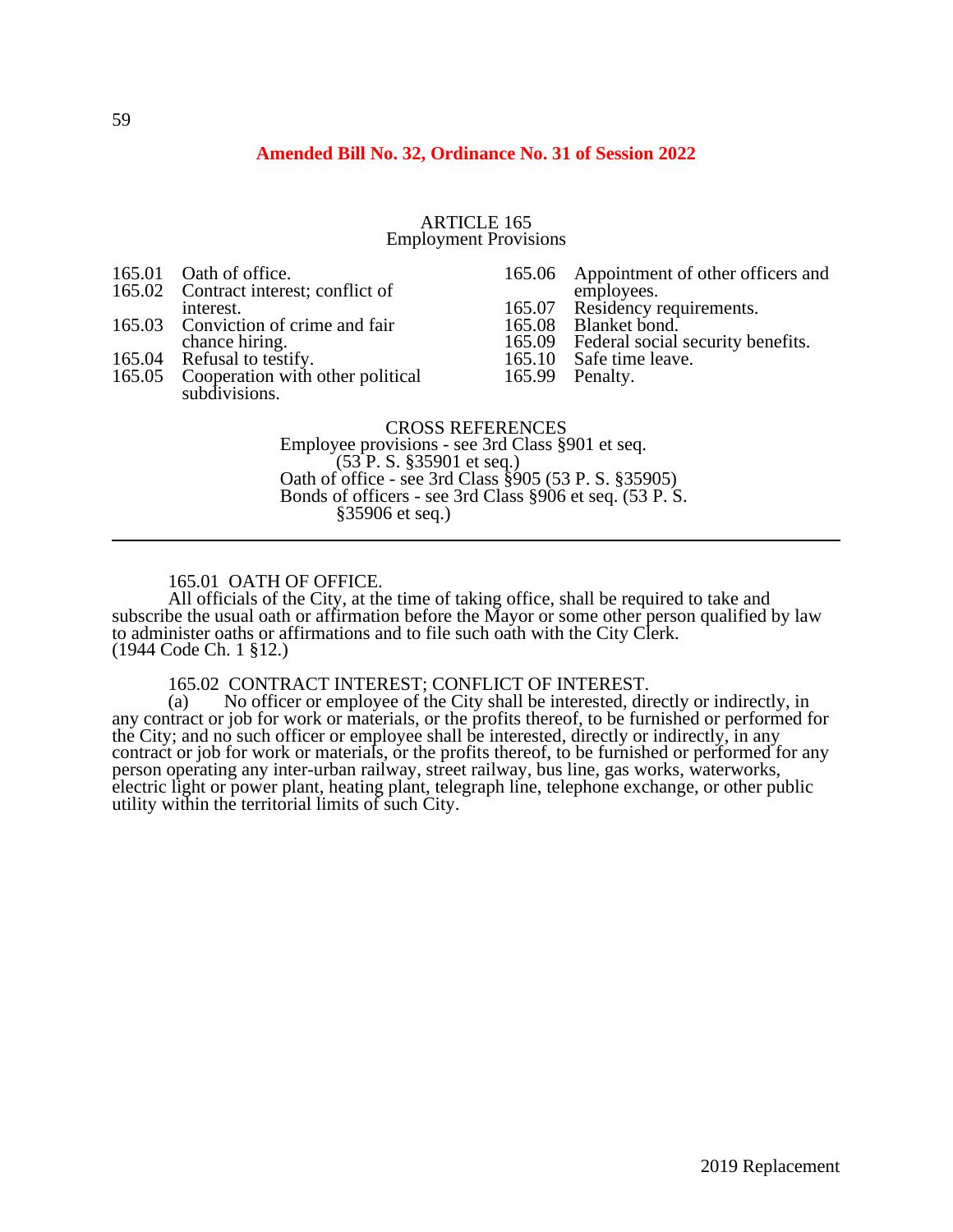(b) No officer or employee of the City shall accept or receive, directly or indirectly, from any person operating within the territorial limits of a City, any inter-urban railway, bus line, street railway, gas works, waterworks, electric light or power plant, heating plant, telegraph line, telephone exchange or other business using or operating under a public franchise any frank, free pass, free ticket or free service or accept or receive, directly or indirectly, from any person any other service upon terms more favorable than is granted to the public generally, except that such prohibition of free transportation shall not apply to policemen or firemen in uniform. Nor shall any free service to the City officials heretofore provided by any franchise or ordinance be affected by this section.

(c) No candidate for office, appointment or employment and no officer, appointee or employee of the City shall directly or indirectly give or promise any person any office, position, employment, benefit or anything of value for the purpose of influencing or obtaining the political support, aid or vote of any person, under the penalty of being disqualified to hold the office or employment to which he may be or may have been elected or appointed.

(d) No officer or employee of the City, personally or by a partnership, firm or association of which he is a member, shall, except in the performance of his duties as such officer or employee or except with respect to matters of a ministerial nature, represent or accept employment from or be retained by any person in relation to any matter pending before or involving the City or any board or commission thereof; nor shall he, or any partnership, firm or association of which he is a member, following termination of his service with the City, represent any person adverse to the City in relation to any matter which he personally participated during his period of City service or employment. (Ord. 2-1962 §601.)

# 165.03 CONVICTION OF CRIME.<br>(1) Conviction of a Crime. Any

Conviction of a Crime. Any person convicted of a crime or offense involving moral turpitude may be ineligible to assume any City office, position or employment and, upon conviction thereof while in office, may have to forfeit his office. In determining whether a person who has been convicted of a crime or offense involving moral turpitude is eligible to hold a City office, position or employment, or whether a person must forfeit his office pursuant to this provision, the City shall take the following factors into consideration:<br>(a) The temporal proximity of the crime or offense

- The temporal proximity of the crime or offense in question to the date the person has applied for or been appointed to any City office, position or employment;
- (b) The duties and responsibilities of the City office, position or employment in question;
- (c) The nature and elements of the crime or offense involving moral turpitude for which the person has been convicted; and
- (d) Any other factors based on the crime or offense involving moral turpitude that weigh on the ability of the person to perform the duties and responsibilities of the office, position or employment.
- (2) Fair Chance Hiring.<br>(a) The City of
	- The City of York hereby establishes a fair chance hiring policy that removes the criminal history question from the City of York employment application.<br>(1) In m
		- In making hiring decisions, the city shall consider the public interest of ensuring access to employment for former offenders.
		- (2) The City of York may still consider a past conviction as part of an applicant's background check in making hiring decisions.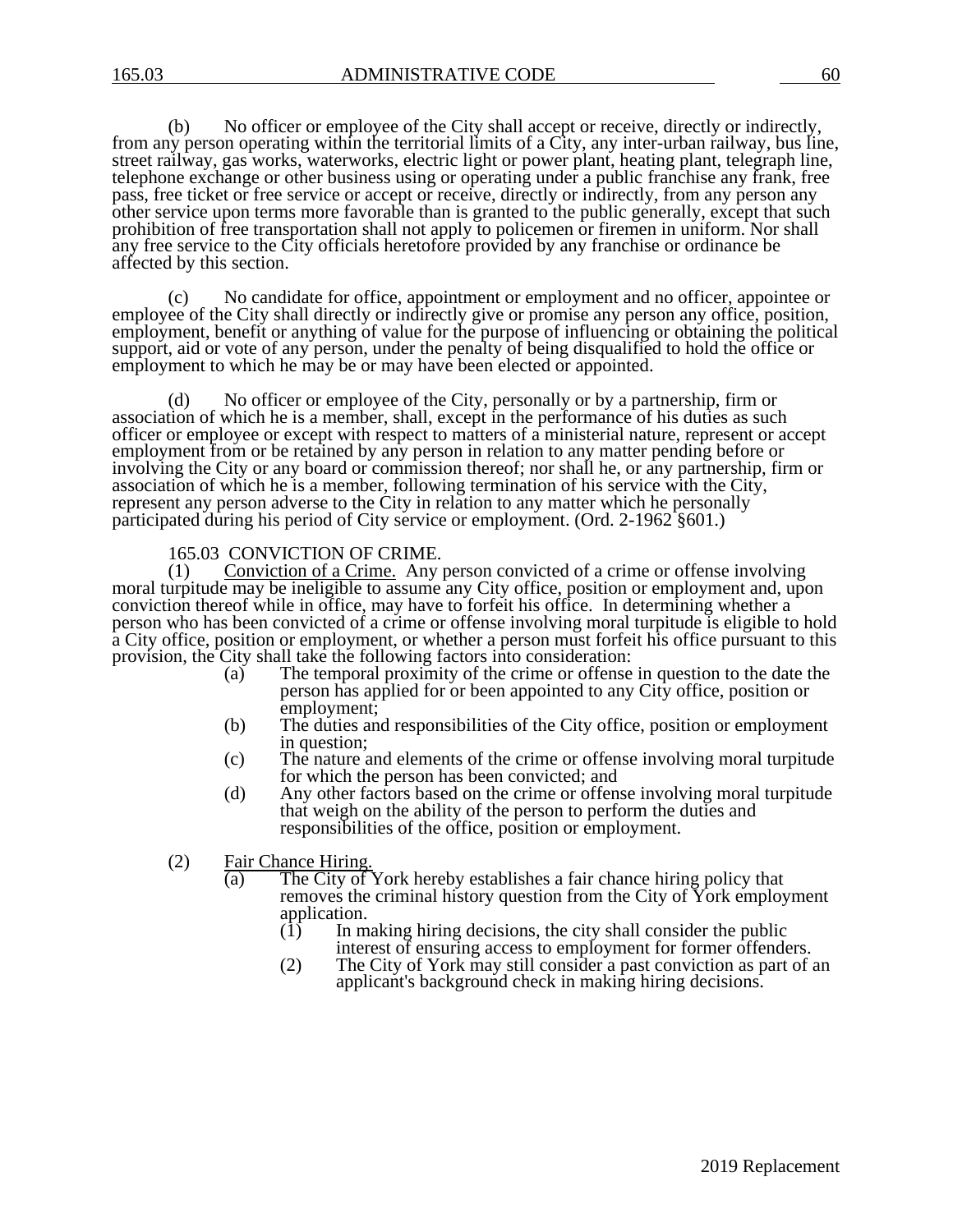(b) The City of York encourages all businesses in the City to remove the criminal history question from their applications to allow applicants the opportunity to stand on their own merits. (Ord. 5-2018. Passed 5-16-18.)

# 165.04 REFUSAL TO TESTIFY.

If any person hereafter elected or appointed to any office or position in the City shall, after lawful notice or process, willfully refuse or fail to appear before any court, any legislative committee or the Governor or, having appeared, refuses to testify or to answer any question regarding the property, government or affairs of the City which fall within the scope of his duties or the conduct of his office or regarding his nomination, election, appointment or official conduct or refuses to execute a waiver of immunity from prosecution on account of any such matter in relation to which he may be asked to testify, he may be removed from office by Council in its discretion. Any person removed from office pursuant shall not thereafter be eligible for election or appointment to any office or employment in the City. (Ord. 2-1962 §603.)

# 165.05 COOPERATION WITH OTHER POLITICAL SUBDIVISIONS.

The City recognizes that, under modern conditions of metropolitan growth, the boundary lines of governmental subdivisions rarely reflect the boundary lines of governmental services and activities. Therefore, all officers and employees of the City shall take all action desirable and necessary to establish and carry out cooperative programs with other governmental subdivisions in the area and vicinity of the City to the end that greater efficiency and economy of operation and improved quality of service will result. (Ord. 2-1962 §606.)

# 165.06 APPOINTMENT OF OTHER OFFICERS AND EMPLOYEES.

(a) All City officers and employees not otherwise specifically provided for shall be appointed, as provided in Section 121.03. No such appointment shall be made unless funds therefor are contained in the current budget, or are provided for by supplemental appropriations, and it shall be the responsibility of the Mayor to determine what other officers and employments are necessary for the proper governance of the City.

(b) Department heads shall employ to the fullest extent possible, people who are City residents and shall exercise all possible recruitment efforts to employ such residents, including advertising in newspapers and contacting employment agencies. (Ord. 2-1962 §333; Ord. 30-1962 §1; Ord. 82-1966 §1; Ord. 7-1968 §1; Ord. 98-1968 §1.)

# 165.07 RESIDENCY REQUIREMENTS.

(a) "Employee" means any person appointed to any position of employment by the City, whether such employment be full or part-time provided such person receives financial compensation from the City subject to withholding taxes by the State or Federal government.

(b) "Residence" means the actual domicile where the employee normally eats and sleeps and maintains a normal household.

All persons who shall become employed by the City (other than department heads who remain subject to the provisions of Section 121.03(b) on or after the effective date of this section shall be or become residents of the City **York County, or any County contiguous to York County (Adams, Cumberland, Dauphin, Lancaster, Harford, Baltimore, and Carroll Counties**), within six months from the first date the employee achieves permanent employment status.

**(d) Individuals already employed by the City at the time of the effective date of this ordinance will no longer be required to live in the City, so long as they live in York County, or any County contiguous to York County.**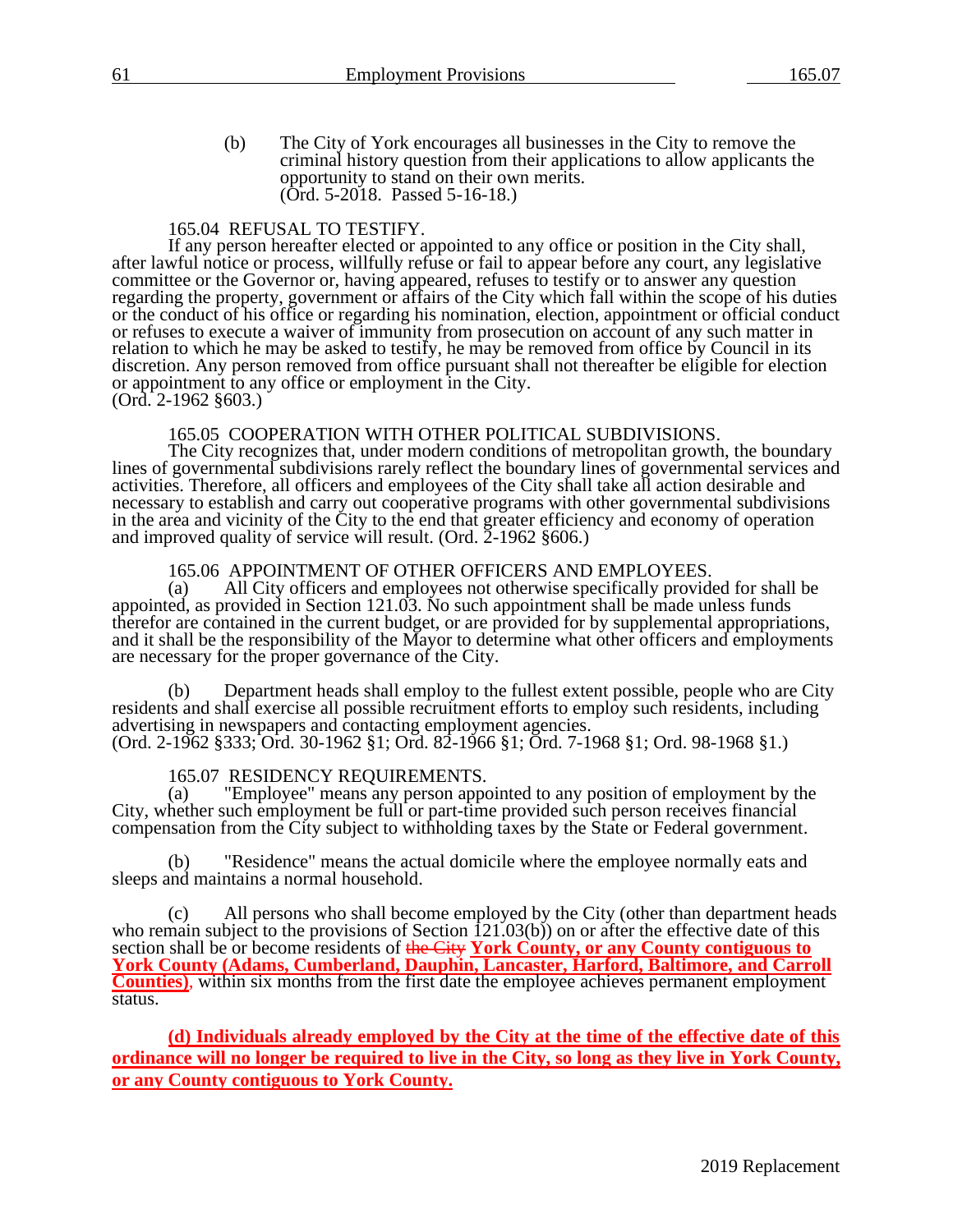**(d)(e)** All new employees, once their residence in the City **York County or any County contiguous to York County** is established, shall be required to maintain residence within the City York County or any County contiguous to York County during their employment. Failure to do so shall be determined to be a forfeiture of employment.

(e) Effective February 1, 1994, and thereafter annually, every employee of the City shall file, with the City Controller, a certificate stating the employee's name and place of residence. Such a residence certificate shall be signed under penalty of perjury. The City Controller may also, from time to time, require proof of the bona fide residence of any employee of the City, to determine such employee's eligibility to receive financial compensation from the City.

(f) Officials and employees of the City shall be subject to such residency requirement as may now or in the future be imposed by the laws of the Commonwealth of Pennsylvania or by any contract or agreement resulting from the collective bargaining process.

# **(g) This Ordinance is effective May 18, 2022.**

#### 165.08 BLANKET BOND.

Any officer or employee of the City who is or may be required to give bond to the City conditioned for the faithful performance of his duties, except such officers and employees who are required by law to give individual bonds, may be covered by public employees blanket bond, the amount and coverage thereof to be determined by the Mayor. (Ord. 2-1962 §334.)

165.09 FEDERAL SOCIAL SECURITY BENEFITS.

(a) The Mayor and the City Clerk are authorized to execute and deliver to the State Agency a plan and agreement required under the provisions of the Federal Social Security Act and the State Enabling Act to extend coverage to:

- (1) Employees who express a preference for social security, previously excluded from coverage by reason of their membership in a retirement system; and
- (2) Employees with whom such membership is optional and who express a preference for social security.

The City Treasurer is hereby authorized to make all required payments into the contribution fund established by the Enabling Act and to establish such system of payroll deductions from salaries of officers and employees as may be necessary to their coverage under the Social Security Program.

(c) Council hereby appropriates from the proper funds the amounts necessary to pay into the contribution fund as provided in the Enabling Act and in accordance with the plan and agreement.

(d) The proper City officials shall do all things necessary to the continued implementation of the Social Security Program in accordance with the provisions contained in the plan and agreement and the authorizing laws.

(e) Coverage of the groups included in this section commences July 1, 1960. (Res. Passed 6-17-60.)